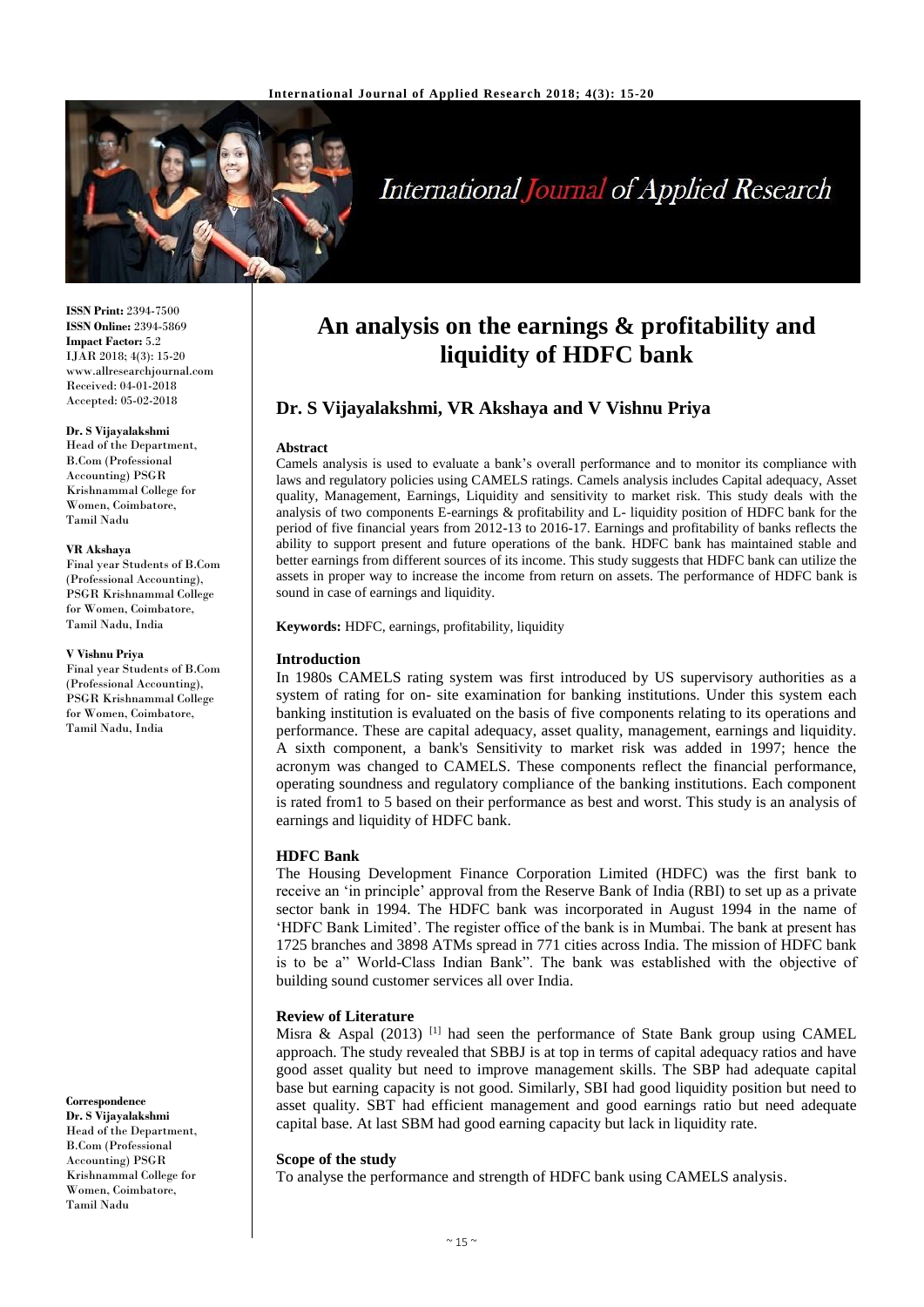#### **Objectives of the study**

To identify and analyse the earnings & profitability and liquidity position of HDFC bank using CAMEL analysis.

## **Methodology**

**Period of study:** The study covers the period of five financial years from 2012-13 to 2016-2017.

**Data source:** Secondary data has been considered for the study, which has been collected from the annual reports and audited financial statements of the banks.

**Tools for analysis:** CAMELS ratios are used as tools for analysis. In this study the ratios under earnings and liquidity are taken.

## **Earnings and Profitability**

The quality of earning is very important aspect that determines the ability of a bank to earn consistently. It basically determines the profitability of bank and explains its growth in earnings in future. More specifically, this determines the capacity to absorb losses, finance its expansion, pay dividends to its shareholders, and build up an adequate level of capital. The following ratios are calculated in order assess the earnings and profitability of the bank.

#### **Dividend Pay-out Ratio**

Dividend payout ratio shows the percentage of profit shared with the shareholders. The more the ratio will increase the goodwill of the bank in the share market. It is calculated by dividing the dividend and net profit earned during respective years.





HDFC bank has shown fluctuations till 2015-16. The ratio increased from 22.76% in 2012-13 to 23.51% in 2015-16. The dividend information for the year 2016-17 is not available in the annual report of the bank. Thus the goodwill of the bank is maintained stable except in 2016-17.

#### **Return on assets**

Net profit to total asset indicates the efficiency of the banks in utilizing their assets in generating profits. A higher ratio indicates the better income generating capacity of the assets and better efficiency of management in future. It is calculated by dividing the net profit for every year and the total assets available in every year.





The ratio tells how profitable the bank can do with what it has. This ratio of HDFC bank revolves around 1.7% and thus shows a better capacity in generating income from company's assets.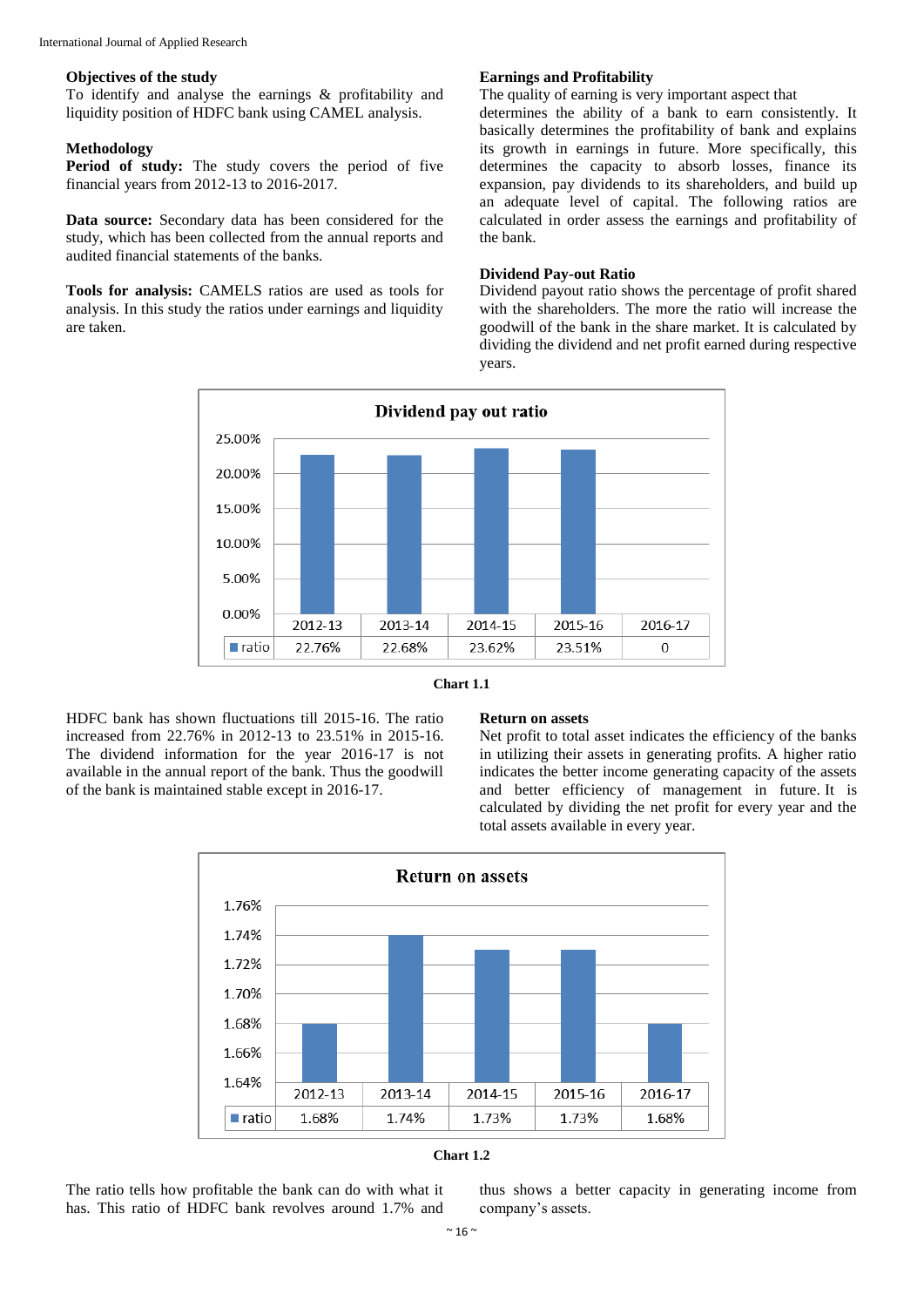#### **Operating profit to average working fund ratio**

This ratio determines the operating profits generated out of working fund employed. The better utilization of the funds

will result in higher operating profits. The higher the ratio, the better it is. This ratio is calculated by dividing operating profit by average working fund.





This ratio indicates how much a bank can earn from its operations net of operating expenses for every rupee spent on working funds. HDFC bank has utilized its employed working funds better in 2016-17 as against any other previous four years, thus the bank is performing well in 2016-17 compared to previous years.

#### **Net Profit to Average Asset**

Net profit to average asset indicates the efficiency of the banks in utilizing their assets in generating profits. A higher ratio indicates the better income generating capacity of the assets and better efficiency of management. It is arrived at by dividing the net profit by average assets, which is the average of total assets in the current year and previous year. Higher ratio indicates better earning potential in the future.





HDFC bank has shown fluctuations in this ratio by increasing from 1.82% in 2012-13 to 1.89% in 2015-16 and again reduced to 1.85% in 2016-17. The ratio is higher in 2013-14 indicating that the bank has used its assets efficiently to earn profit compared to other years.

#### **Interest income to total income**

The interest income to total income indicates the ability of the bank in generating income from its lending. In other words, this ratio measures the income from lending operations as a percentage of the total income generated by the bank in a year. Interest income includes income on advances, interest on deposits with the RBI, and dividend income.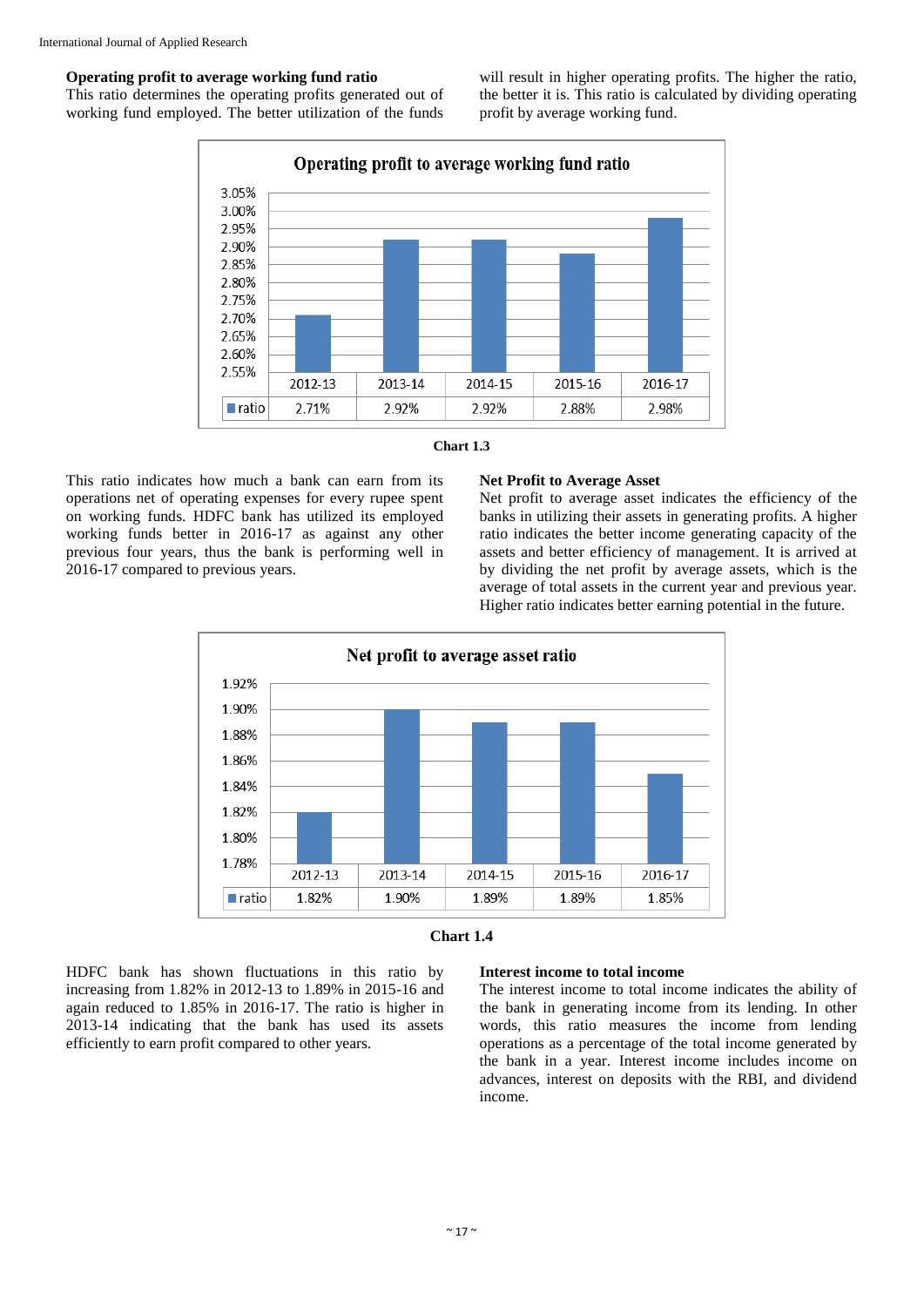

![](_page_3_Figure_2.jpeg)

HDFC bank maintains a steady ratio of 63% to 66% in 2012-13-2016-17. The highest ratio was in 2014-15 as 65.66%. Thus it has a greater ability in generating income from interest.

## **Other income to total income ratio**

The higher ratio indicates increasing proportion of fee-based income. The ratio is also influenced by gains on government securities, which fluctuates depending on interest rate movement in the economy. This ratio is calculated by dividing other income by total income in every year.

![](_page_3_Figure_6.jpeg)

![](_page_3_Figure_7.jpeg)

The ratio is also influenced by gains on government securities, which fluctuates depending on interest rate movement in the economy. The bank has shown decreasing trend in the ratio from 16.35% in 2012-13 to 15.07% in 2016-17. Thus this indicates that the bank's performance is satisfactory.

## **Liquidity**

An adequate liquidity position refers to a situation, where institution can obtain sufficient funds, either by increasing liabilities or by converting its assets quickly at a reasonable cost. Risk of liquidity is a major threat to the image of the bank. So the bank has to take proper care of liquidity risk. The following ratios are used to measure the liquidity position of a bank.

## **Liquid asset to total asset ratio**

Liquid assets include cash in hand, balance with the RBI, balance with other banks (both in India and abroad), and money at call and short notice. Total asset include the revaluations of all the assets. The proportion of liquid asset to total asset indicates the overall liquidity position of the bank.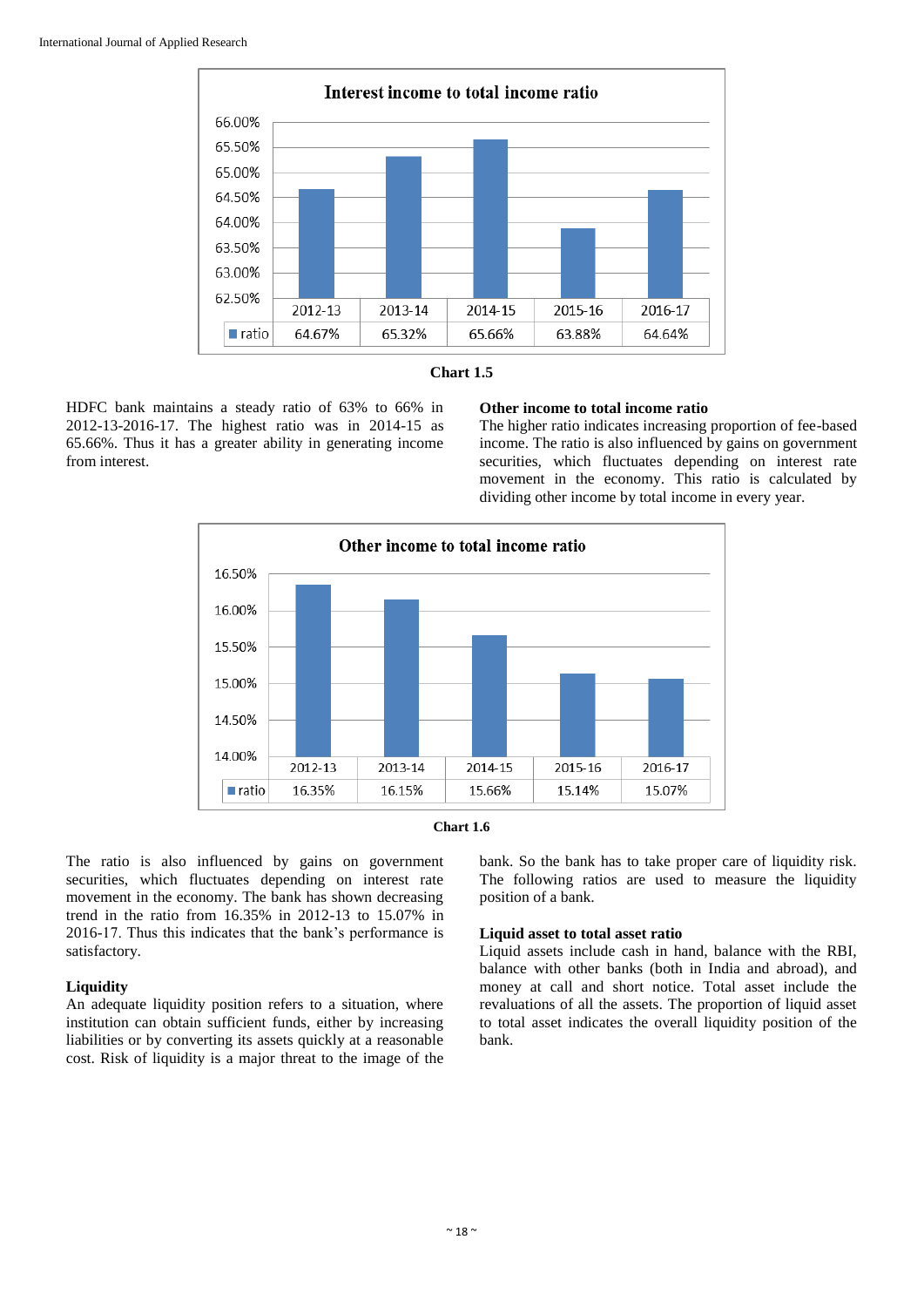![](_page_4_Figure_1.jpeg)

![](_page_4_Figure_2.jpeg)

HDFC bank maintained a higher proportion of liquid assets in 2013-14. It relatively reduced in the recent years to 5.6% in 2016-17. Though there are fluctuations in the ratio the bank has maintained a better liquidity position.

## **Government securities to total asset ratio**

Government Securities are the most liquid and safe investments. This ratio measures the government securities as a proportion of total assets. Banks invest in government securities primarily to meet their SLR requirements, which are around 25% of net demand and time liabilities.

![](_page_4_Figure_6.jpeg)

![](_page_4_Figure_7.jpeg)

HDFC bank has been cautious enough to invest fairly 18% to 21% of its assets in government securities every year. Thus the bank has the highest investment of 21.2% in the year 2012-13. Lastly in the year 2016-17 this ratio has been reduced to 18.8%.

#### **Liquid assets to demand deposit ratio**

This ratio measures the ability of a bank to meet the demand from deposits in a particular year out of liquid assets. Demand deposits offer high liquidity to the depositor and hence banks have to invest these assets in a highly liquid form.

![](_page_4_Figure_11.jpeg)

 $\sim$  19  $\sim$ **Chart 2.3**